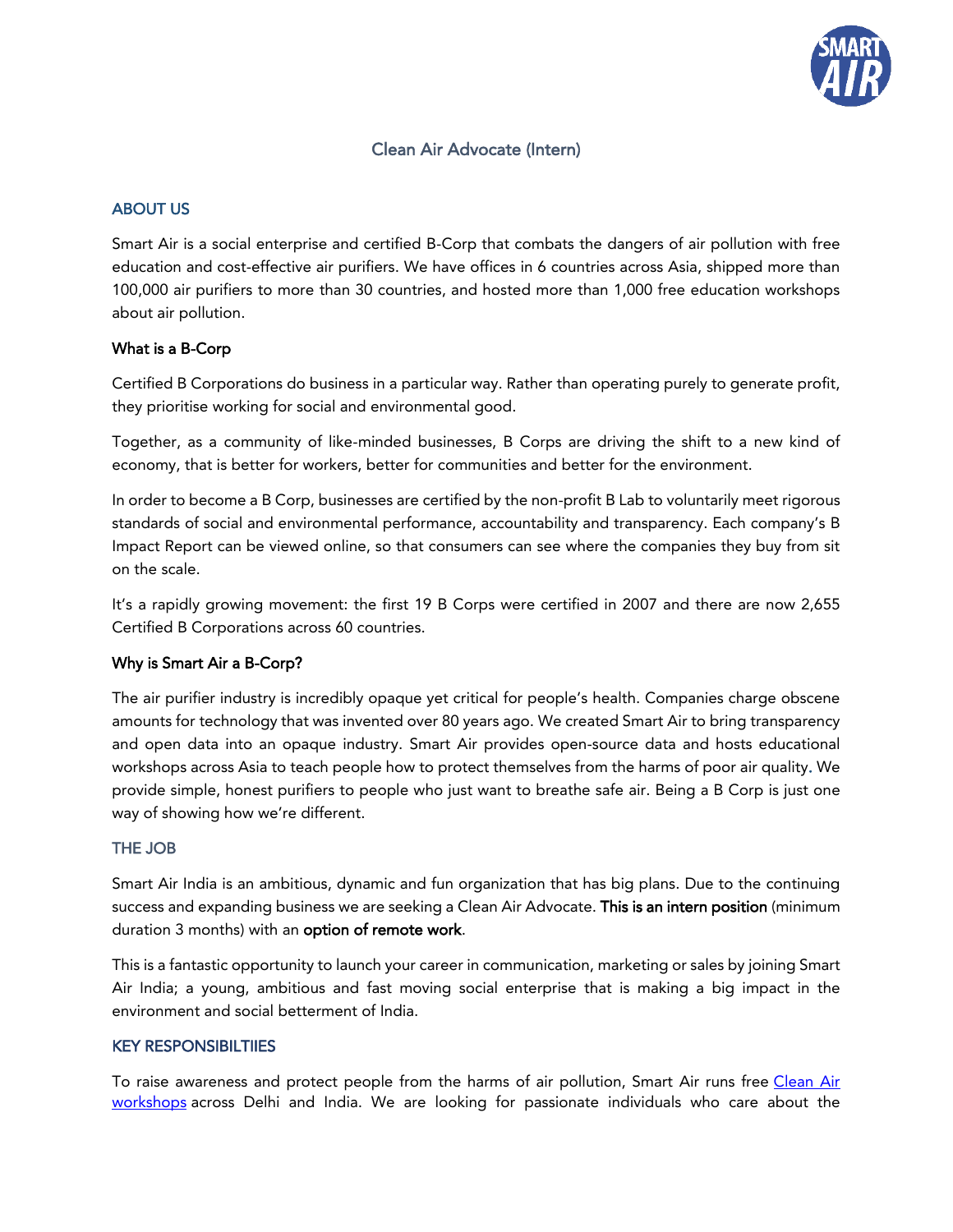

environment and want to make a difference in fighting air pollution. As a Clean Air Advocate, your responsibilities include:

- Plan and organizing the Smart Air clean air workshops, informing participants on the dangers of air pollution and how they can protect themselves;
- Plan and organize product showcases to present the benefits of Smart Air purifiers to the public;
- Develop pitch decks for drawing in new customers;
- Build partnerships existing and new customers, such as hospitals, government institutions, embassies and international companies;
- Research, write, prepare a schedule content for social media and newsletter in English and Hindi language;
- Developing campaign ideas for the implementation across multiple (online & offline) marketing channels;
- Developing concepts for social media content and assisting in the management of social media pages;
- Customer and community care on various social media channels.

## YOUR PROFILE

We are looking for marketing and sales enthusiast, committed to our mission to educate the public about air pollution, social entrepreneurship, and creating positive social change

- You have a bachelor degree in Finance, Humanities, Marketing, Science or any other relevant field;
- You are organized and you have good administration skills;
- You possess environmental awareness and aim to be sustainable in your behaviour
- You should be computer literate: proficient in MS Office (especially for the development of presentations and pitch decks) and have experience working with software such as Mailchimp and Canva or Adobe Illustrator;
- As this is a position where communication with customers is key, you will need to have solid communications skills in English and Hindi (both spoken and written);
- Presentation skills! You will be presenting in front of large groups, so you should be comfortable with public speaking or have a willingness to learn (introverts are also encouraged to apply);
- You should not be shy to talk to new (unknown) people. An outgoing attitude to approach corporates and organizations is important for this position;
- We will not hold your hand at work, so you need to be able to work independently. You are pro-active: you do not wait for instructions but you take initiative;
- Work can be busy at times, so it's valuable if you can work effectively under pressure;
- Don't be afraid to make mistakes (just don't make huge mistakes too often!). Show curiosity and an eagerness to learn. Think freely, fail early and learn quickly.
- We're a social business, so if you have a heart for social betterment you'll fit right in.

### WHAT IS WORKING AT SMART AIR INDIA LIKE:

• We have a young and dedicated team. Currently it's a small team, but we expect to grow rapidly in the coming years;